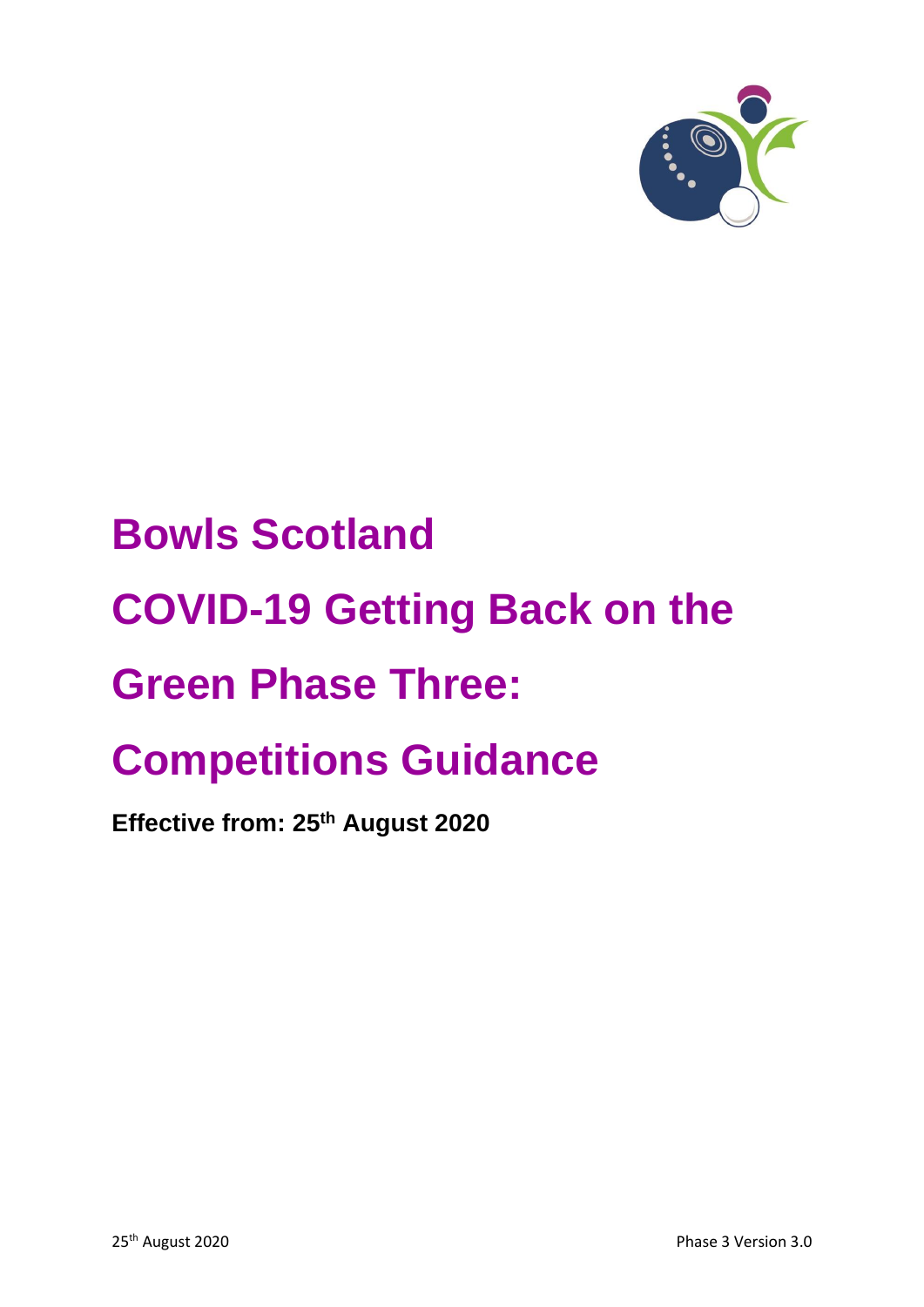

## **INTRODUCTION**

After consultation with the Scottish Government and **sport**scotland, further restrictions have been eased regarding outdoor competitions. This document has been developed with guidance from Scottish Government and **sport**scotland to support clubs deliver open competitions during phase 3 and should be considered in conjunction with current Bowls Scotland COVID-19 Getting Back on the Green Phase Three and Scottish Government guidance.

People who are symptomatic should self-isolate for 10 days: household members for 14 days as per info on NHS guidance. No one who is self-isolating should attend a bowling club or play in competitions.

### **Internal Club Competitions**

Internal competitions **MUST** fall in line with bowling activity guidance, physical distancing, and good hygiene

- On the green, a 'bowling bubble' of up to 30 players can be created during play, in effect suspending Scottish Government household number guidelines for the duration of the activity. Where possible, physical distancing should still be maintained (good hygiene)
- Singles, Pairs, Triples and Fours can now resume as normal in line with the above 'bowling bubble'
- Normal household guidelines MUST be adhered to before and after on the green activity
- The MAXIMUM number of players permitted in a one-day competition is 30
- All rinks can be used
- Access to locker rooms/changing rooms and storage areas is permitted for the dropping off and collection of bowling equipment from the **31st of August**
- Please refer to the current Bowls Scotland COVID-19 Getting Back on the Green Phase Three and Scottish Government guidance <https://www.bowlsscotland.com/clubs/club-support-covid-19>

### **Friendlies**

Friendlies **MUST** fall in line with bowling activity guidance, physical distancing, and good hygiene:

- The maximum number of players participating in a friendly is 30.
- Players should only travel to/from friendlies with their own household, and not mix households i.e. car sharing, minibus hire

This will be reviewed in line with the return to the green guidance and any further Scottish Government and **sport**scotland guidance.

### **Open Competitions**

Open Competitions **MUST** fall in line with bowling activity guidance, physical distancing, and good hygiene:

- The MAXIMUM number of players permitted to compete is 30 players per day (this is irrespective if a club has one or more greens)
- On the green, a 'bowling bubble' can be created whilst play is taking place, in effect suspending Scottish Government household number guidelines for the duration of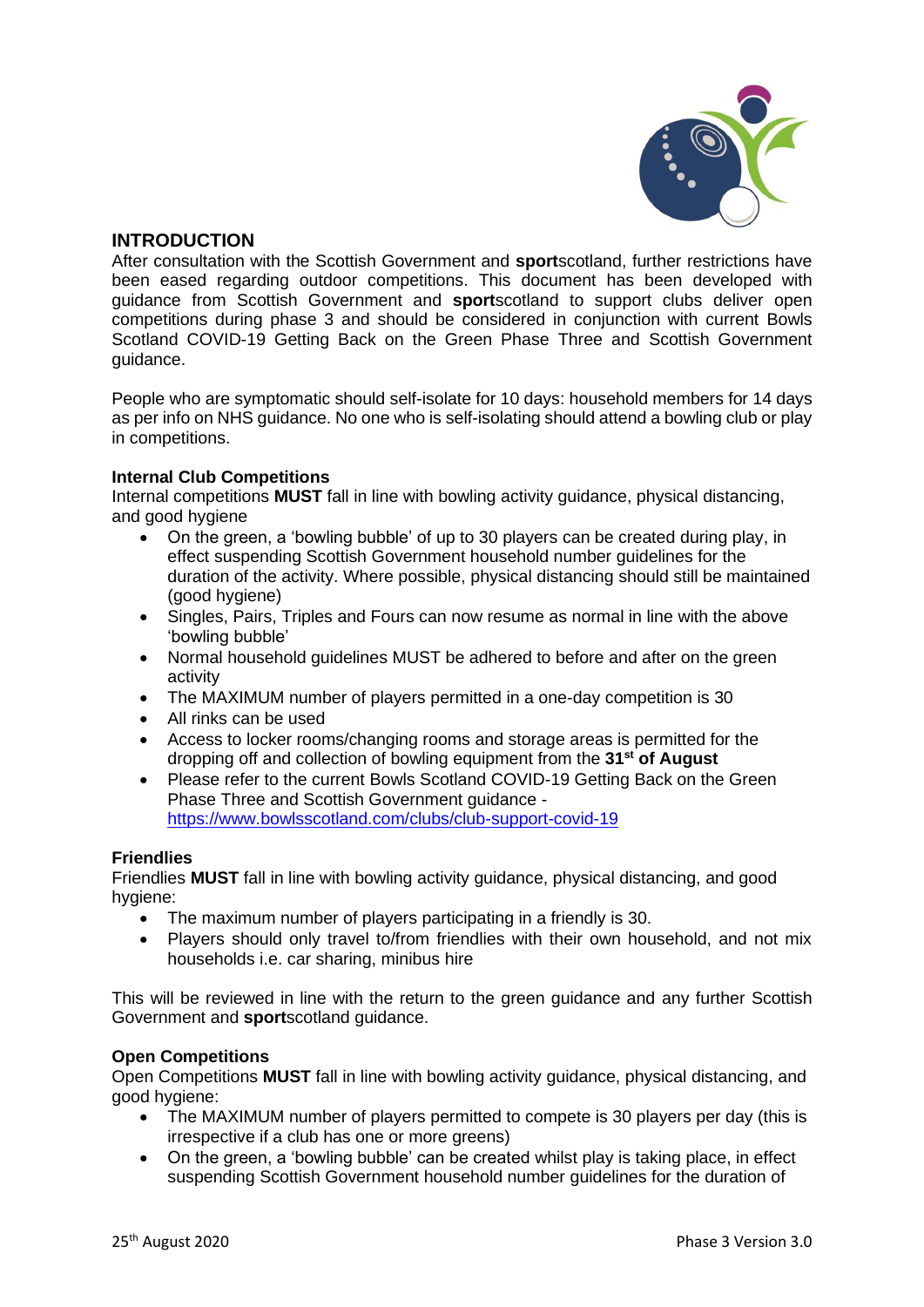

the activity. Where possible, physical distancing should still be maintained (good hygiene).

- Access to locker rooms/changing rooms and storage areas is permitted for the dropping off and collection of bowling equipment from **31st August**
- Clubs must risk assess to determine whether they could host an open competition in line with all guidance
- Clubs **must** maintain a register/booking system for everyone attending the club to comply with Test and Protect
- Players should only travel to/from competition with their own household, and not mix households i.e. car sharing, minibus hire
- Competition organisers may consider where appropriate different formats of competition or staggered starts
- Good hygiene measures should be followed and where possible, physical distancing should still be maintained
- Spectating should be in line with Phase 3 guidance
- Formal presentations should only take place outside but only if social distancing and hygiene measures can be adhered to
- All open competitions must be licensed by Bowls Scotland prior to the competition taking place

### **Junior Open Competitions**

- While children and young people 17 and under are exempt from household and physical distancing rules during sporting activity, competition organisers should still seek to reduce risk by minimising the numbers of children taking part in competition where possible
- Junior (Under 17) Singles, Pairs, Triples or Fours Open competitions can now take place providing all other guidance is followed
- Clubs must risk assess to determine whether they could host an open Junior competition in line with all guidance
- Clubs **must** maintain a register/booking system for everyone attending the club to comply with Test and Protect
- Players should only travel to/from competition with their own household, and not mix households i.e. car sharing, minibus hire
- Competition organisers may consider where appropriate different formats of competition or staggered starts
- Players, coaches, officials, and others involved in the competitions should always follow physical distancing and good hygiene
- Spectating should be in line with Phase 3 guidance
- Formal presentations should only take place outside but only if hygiene measures can be adhered to

#### **Tournament License**

All open/invitation tournaments held in Scotland **must** be licensed by Bowls Scotland. An open tournament is any tournament open to members out with your club. Notices advertising open events should clearly indicate that the event is "licensed by Bowls Scotland".